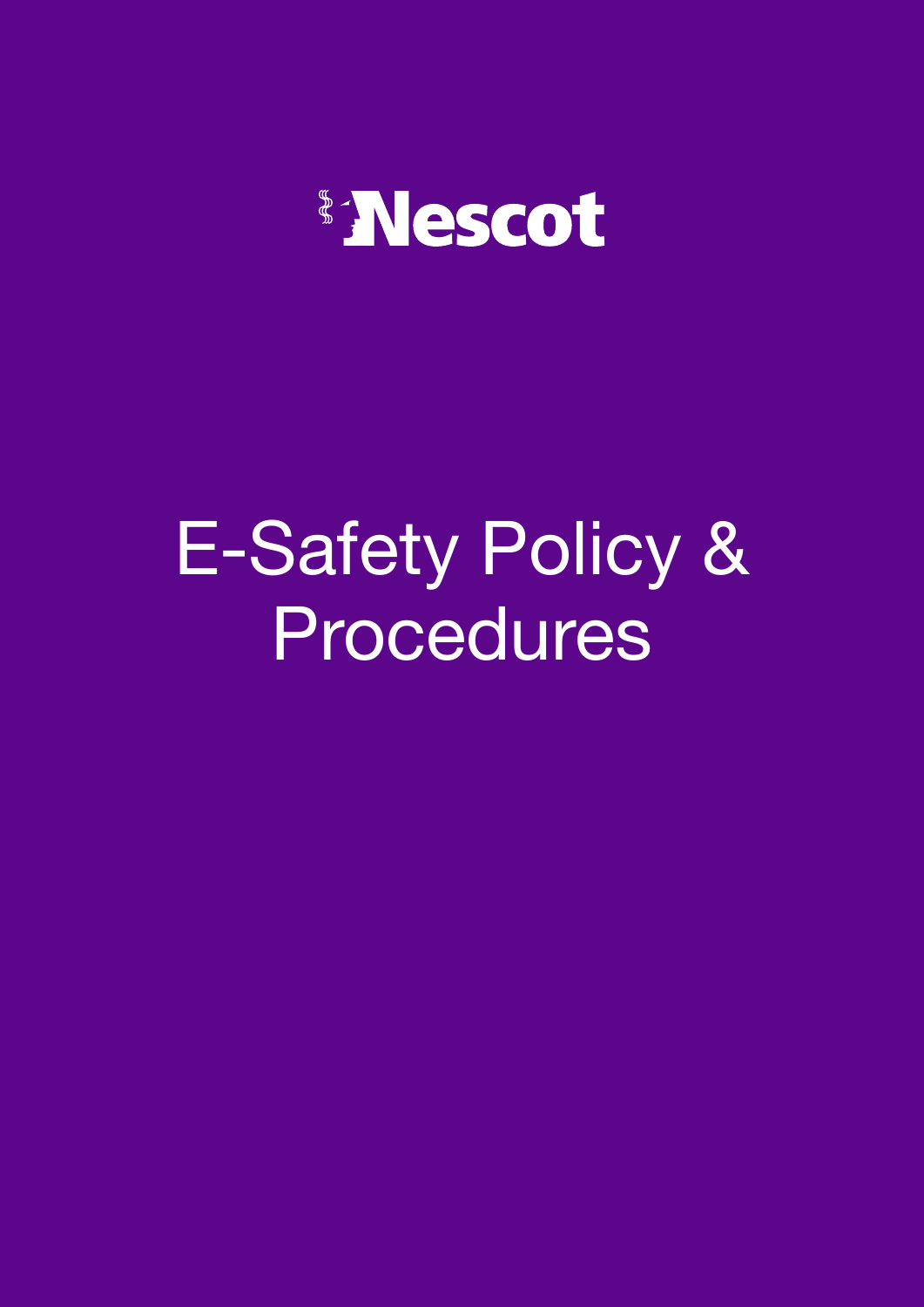#### **Introduction**

*The internet itself will be a powerful resource in widening access to education, information and opportunity. So awareness of e-safety is now a necessity if we are to avoid a digital divide between those who are confident internet users and those who are not.* **JULIA TAYLOR, FOREWORD TO NIACE E-SAFETY DIGITAL LEARNING GUIDES** 

*E-Safety is about safe and responsible practice with technology and the sensible management of risks presented by the digital world.*

There is a need to educate ourselves and others about the benefits and risks of using technology and to provide awareness, skills and safeguards to enable users to take responsibility for their own and others' online experience.

The JISC definition quoted above can be used as a starting point for learning about a vital part of *[living in a digital society](http://www.jiscinfonet.ac.uk/infokits/digital-literacies/)*. Moreover, empowering people to take responsibility and be able to safeguard themselves and their personal information is something that needs to be developed and maintained throughout their life.



#### **A framework for e-safety**

Becta, formerly the agency promoting ICT in schools, developed a PIES model for approaching safeguarding within education. The PIES model encompasses: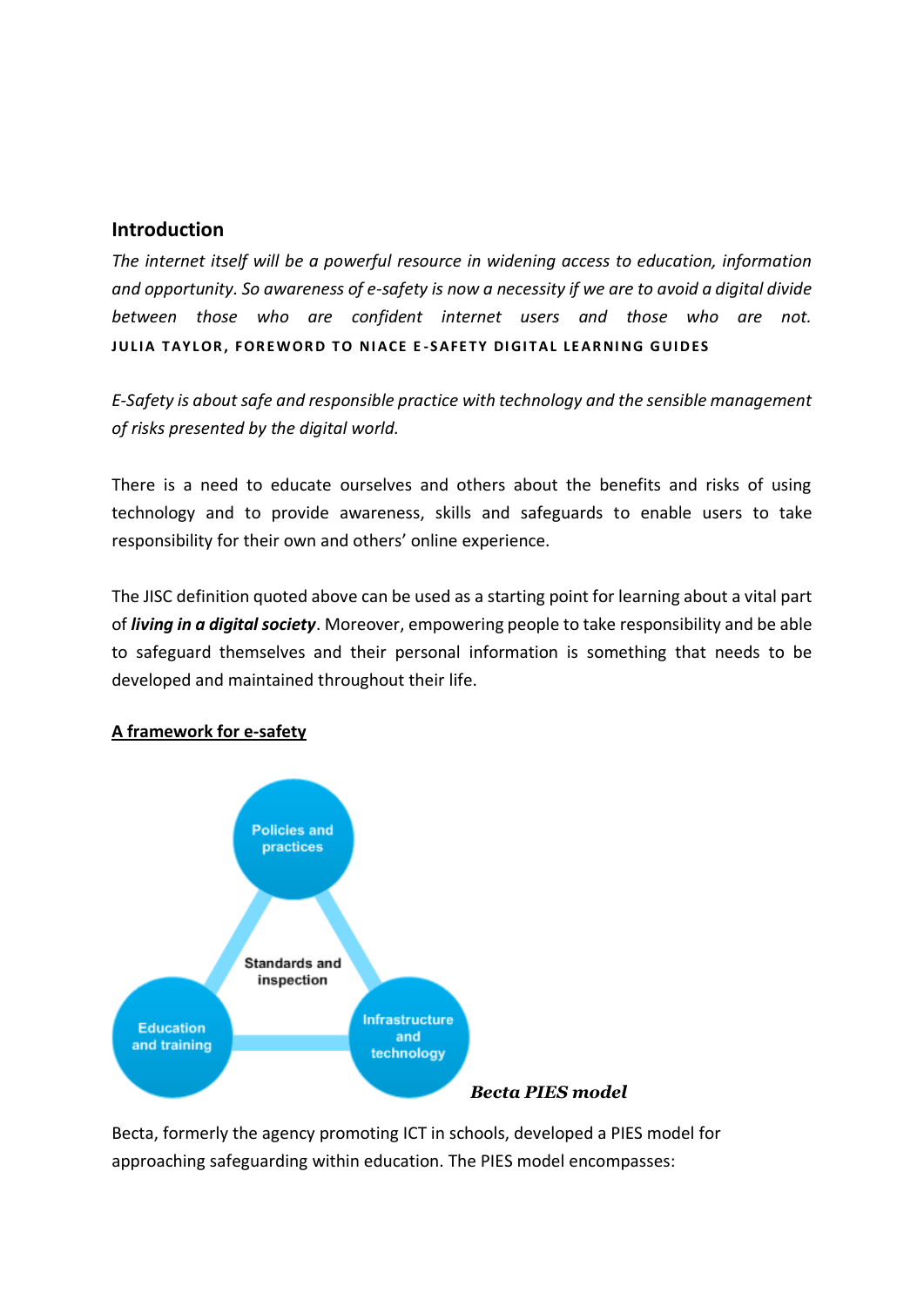- Policies and practices (P)
- Infrastructure and technology (I)
- Education and training (E)
- Standards and inspection (S)

The model describes e-safety as a combination of policies, secure technology infrastructure, education and training, all underpinned by standards and inspection. This policy has adopted the good practice recommended by Becta as the underlying principles within this document, policy and procedures.

This policy is derived from a number of other college policies and repeated here for clarity including: Safeguarding, Student Disciplinary, Bullying & Harassment, ICT, Social Media, Data Protection. For specific information refer to the original policy.

# 1.0 Scope of the Policy

- 1.1 This policy applies to all members of Nescot, including staff, students, volunteers, parents / carers and visitors, who have access to or use the College's IT infrastructure.
- 1.2 Nescot withholds the right to instigate disciplinary procedures for inappropriate use / behaviour. This is pertinent to incidents of cyber-bullying, or other e-safety incidents covered by this policy, which may take place outside of college, but are linked to Nescot.
- 1.3 Nescot will deal with such incidents within this policy and associated use / behaviour and anti-bullying policies and will, where known, inform parents / carers of incidents of inappropriate e-safety behaviour that take place out of college.

# **2.0 Roles and Responsibilities**

The following section outlines the e-safety roles and responsibilities of individuals and groups within the college.

# **2.1 The Principal, Senior Management Team & Governing Bo**dy

- The Principal and Governing Body has a duty of care for ensuring the safety (including e-safety) of members of the college community, although the day to day responsibility for e-safety will be delegated to the E-Safety Officer.
- The Principal and Governing Body and another designated member of the senior management team should be aware of the procedures to be followed in the event of a serious e-safety allegation being made against a member of staff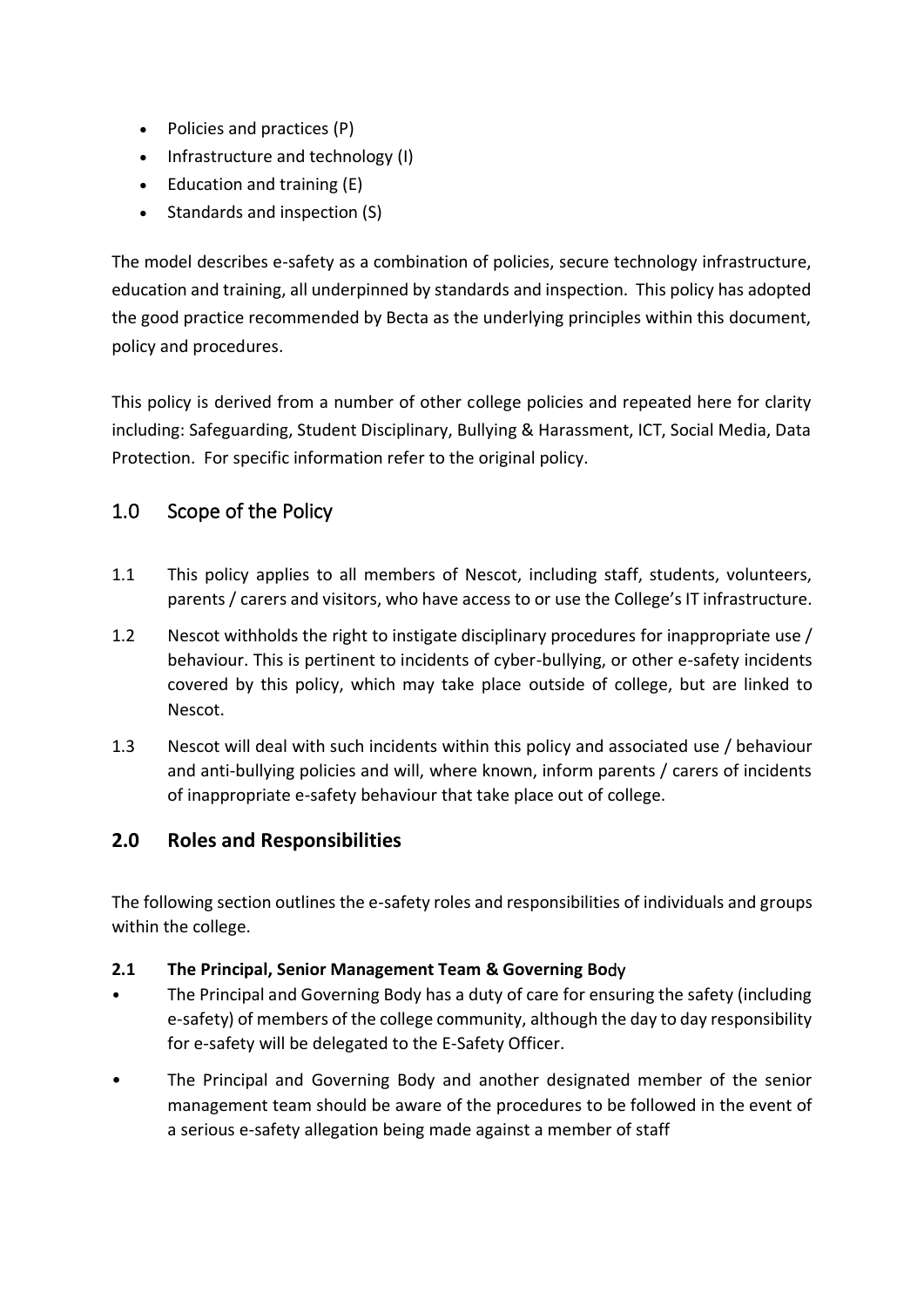- The Principal and Governing Body is responsible for ensuring that the E-Safety Officer and other relevant staff receive suitable training to enable them to carry out their esafety roles and to train other colleagues, as relevant.
- The Principal and Governing Body will ensure that there is a system in place to allow for monitoring and support of those who carry out the internal e-safety monitoring role. This is to provide a safety net and also support to those colleagues who take on important monitoring roles.
- The Principal, Governing Body and senior management team are responsible for the approval of the E-Safety Policy and for reviewing the effectiveness of the policy. This will be carried out by receiving regular information about e-safety incidents and monitoring reports.

# 2.2 E-Safety Officer (The Director of Personal Development, Behaviour & Welfare)

The E-safety Officer will:

- Lead e-safety
- Take day to day responsibility for e-safety issues and has a leading role in establishing and reviewing the e-safety policy
- Ensure that all staff are aware of the procedures that need to be followed in the event of an e-safety incident taking place.
- Provide training and advice for staff
- Liaise with the Local Authority / relevant body
- Liaise with technical staff
- Receive reports of e-safety incidents and creates a log of incidents to inform future esafety developments
- Meet regularly with Designated Safeguarding Lead and Director of IT Services to discuss current issues and review incident logs
- Attend relevant meetings
- Report regularly to the senior management team
	- Where safeguarding concerns exist they co-ordinate with external agencies
- Students complete, as part of their induction programme, activities designed to promote E-safety.
- The tutorial programme includes activities to promote and remind students of esafety and they complete an on-line module designed to reinforce and confirm their understanding via a test.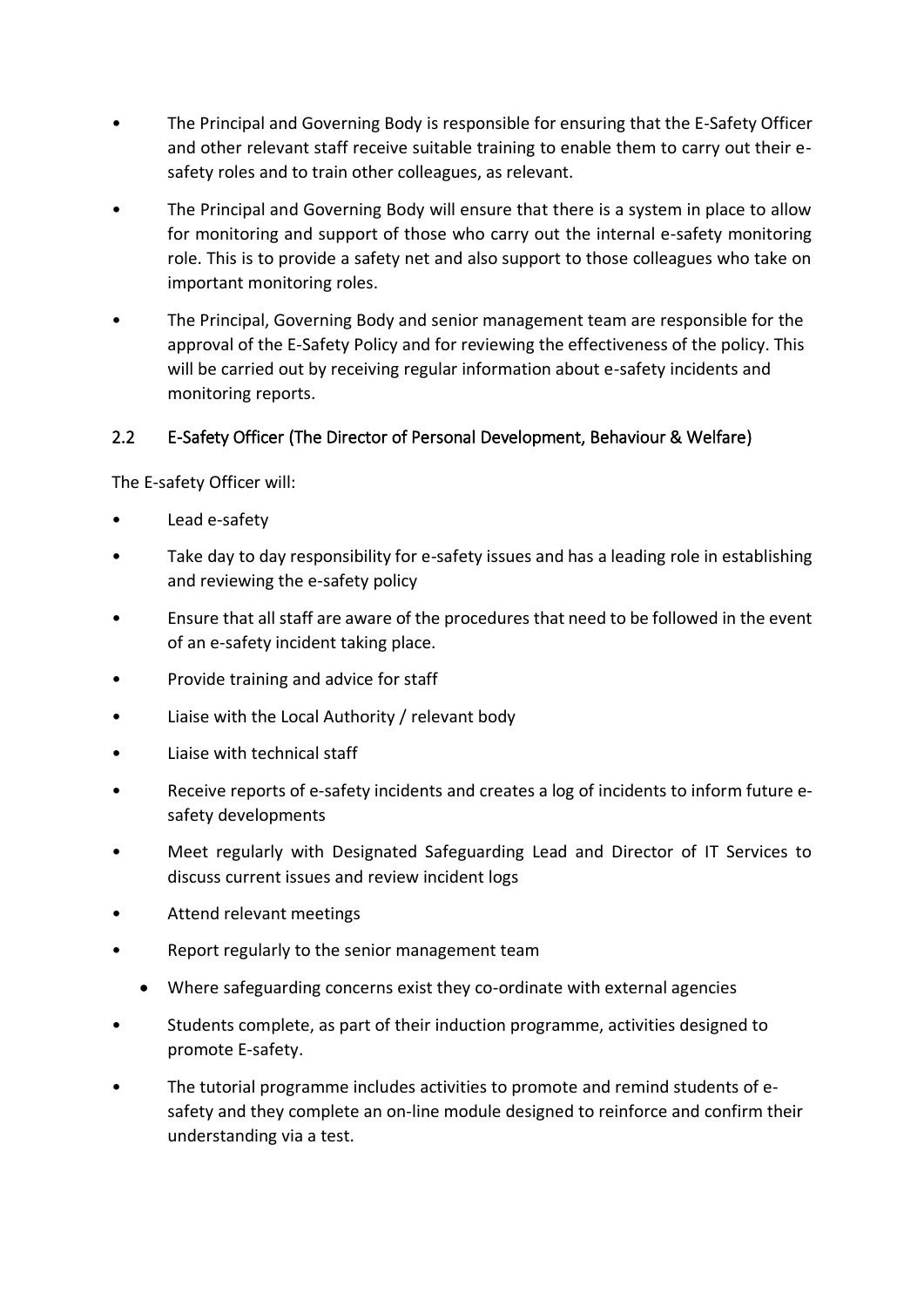### 2.3 Director of IT Services

The Director of IT Services is responsible for ensuring that:

- The colleges technical infrastructure is secure and is not open to misuse or malicious attack
- The college meets required e-safety technical requirements
- Users may only access the networks and devices through a properly enforced password protection policy, in which passwords are regularly changed
- The filtering policy is applied and updated on a regular basis and that its implementation is not the sole responsibility of any single person
- They keep up to date with e-safety technical information in order to effectively carry out their e-safety role and to inform and update others as relevant
- The use of the network / internet / Virtual Learning Environment / remote access / email is regularly monitored in order that any misuse / attempted misuse can be reported to the E-Safety Officer for investigation / action / sanction
- Monitoring software / systems are implemented and updated.

#### 2.4 Designated Safeguarding Lead

The Designated Safeguarding Lead is responsible for ensuring that:

They share with the E-safety Officer, issues or concerns disclosed during safeguarding meetings with students.

#### 2.5 Teaching, Safeguarding and Support Staff

Teaching, Safeguarding and Support staff are responsible for ensuring that:

- They have an up to date awareness of e-safety matters
- They have read, understood and signed the Staff Acceptable Use Policy
- They report any suspected misuse or problem to the E-safety Officer
- All digital communications with students / parents / carers should be on a professional level and only carried out using official Nescot systems
- E-safety issues are embedded in all aspects of the curriculum and other activities
- Students understand and follow the e-safety and acceptable use policies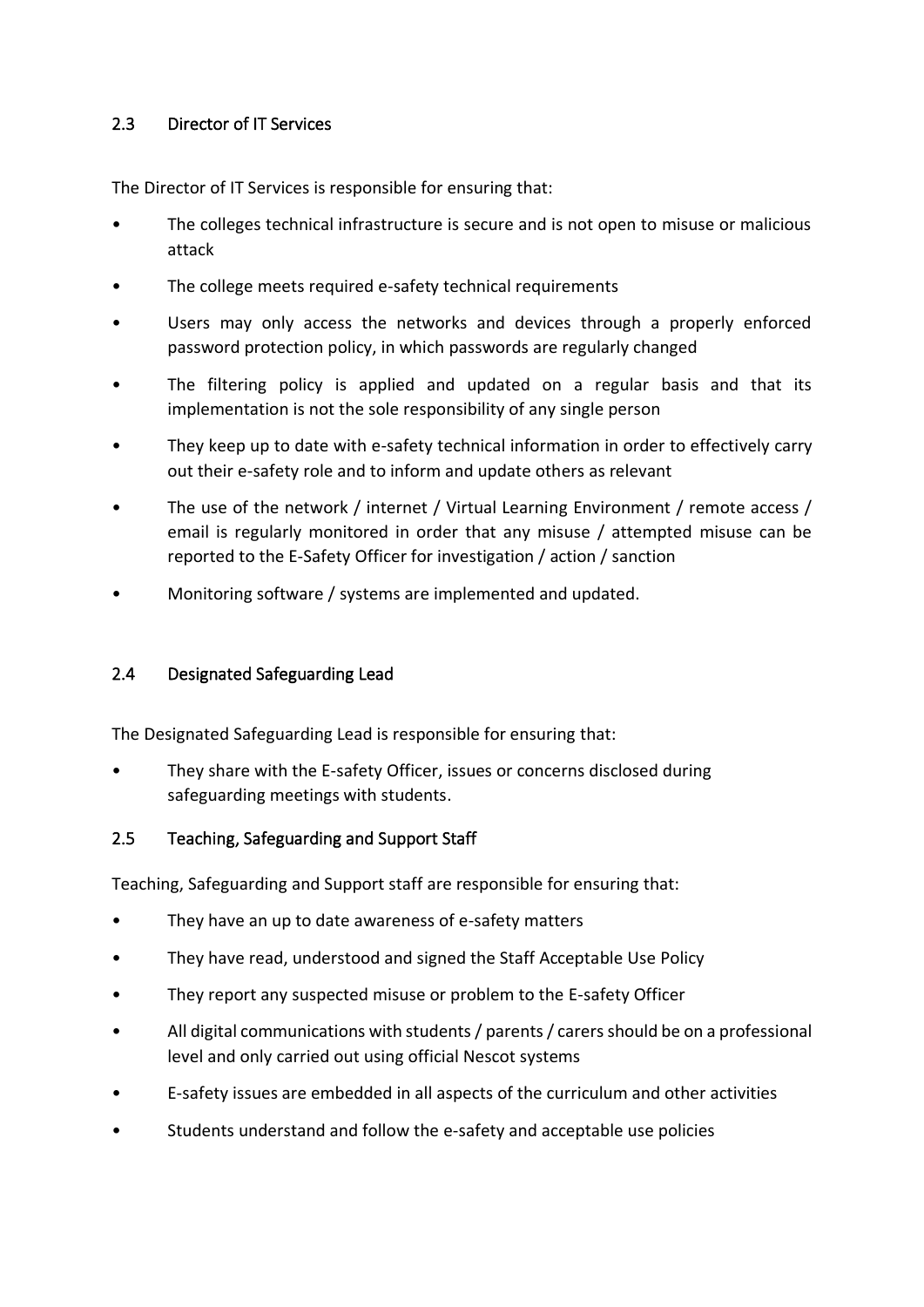- They monitor the use of digital technologies, mobile devices, cameras etc in lessons and other activities and implement current policies with regard to these devices
- In lessons, where internet use is pre-planned, students should be guided to sites checked as suitable for their use and that processes are in place for dealing with any unsuitable material that is found in internet searches.

# 2.6 Parents / Carers

Parents / Carers play a crucial role in ensuring that their child understands the need to use the internet / mobile devices in an appropriate way. The college will take every opportunity to help parents understand these issues through parents' evenings, newsletters, letters, website / VLE and information about national / local e-safety campaigns / literature. Parents and carers will be encouraged to support the college in promoting good e-safety practice and to follow guidelines on the appropriate use of:

- Digital and video images taken at school events
- Parents' sections of the website / VLE and on-line student records
- Their child's personal devices in the college.

# 2.7 Partners / Employers etc…

Users who access Nescot systems will be expected to sign an Acceptable Use Agreement before being provided with access to Nescot systems.

# 2.8 Students

Whilst regulation and technical solutions are very important, their use must be balanced by educating students to take a responsible approach. The education of students in e-safety is therefore an essential part of Nescot's e-safety provision. Students need the help and support of the college to recognise and avoid e-safety risks and build their resilience.

E-safety should be a focus in all areas of the curriculum and staff should reinforce e-safety messages across the curriculum. The e-safety curriculum should be broad, relevant and provide progression, with opportunities for creative activities and will be provided in the following ways:

- Key e-safety messages should be reinforced as part of a planned programme tutorial and other pastoral activities
- Students should be taught in lessons to be critically aware of the materials / content they access on-line and be guided to validate the accuracy of information
- Students should be taught to acknowledge the source of information used and to respect copyright when using material accessed on the internet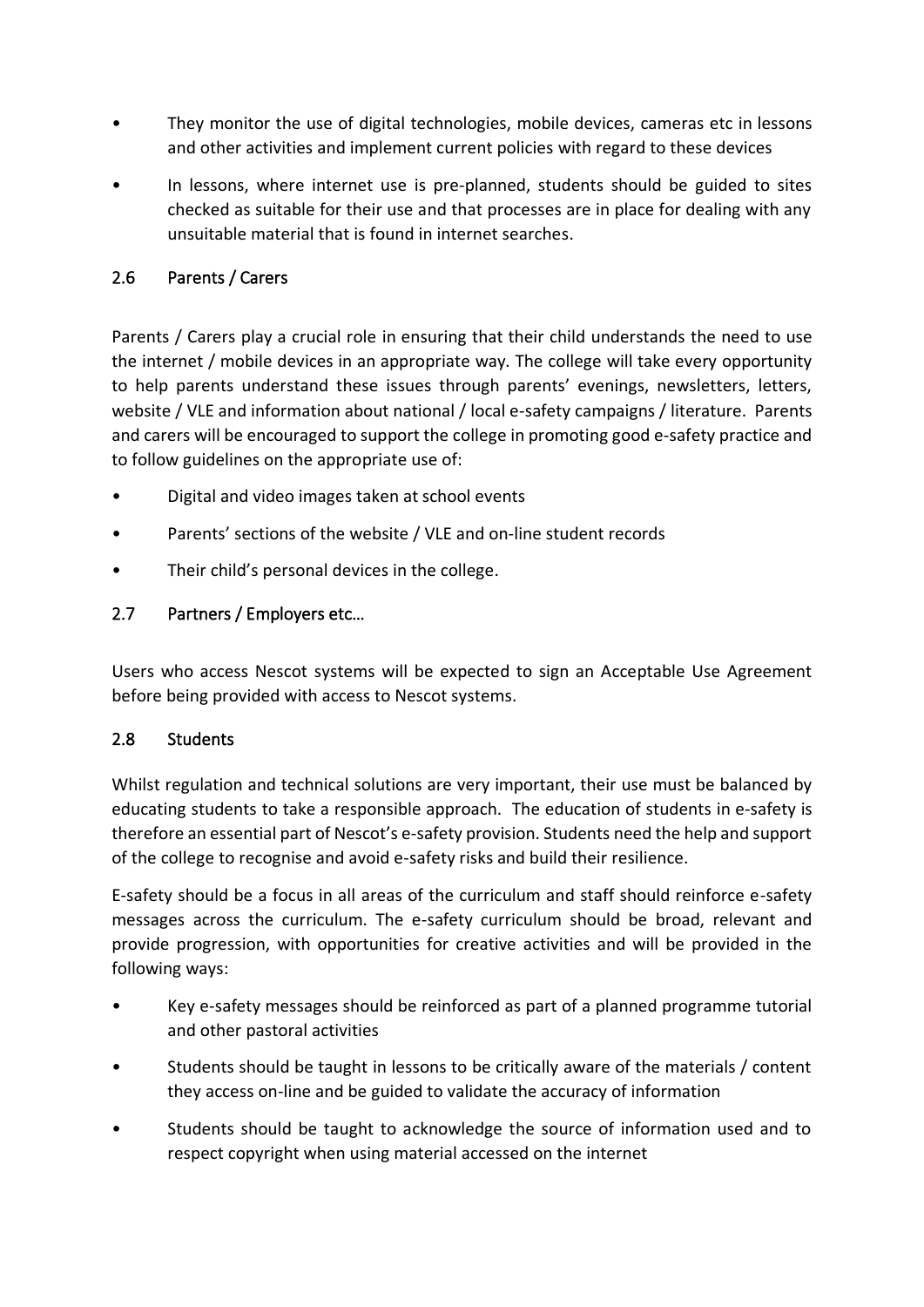- Students should be helped to understand the need for the student Acceptable Use Agreement and encouraged to adopt safe and responsible use both within and outside Nescot
- Staff should act as good role models in their use of digital technologies, the internet and mobile devices
- In lessons where internet use is pre-planned, it is best practice that students should be guided to sites checked as suitable for their use and that processes are in place for dealing with any unsuitable material that is found in internet searches
- Where students are allowed to freely search the internet, staff should be vigilant in monitoring the content of the websites they visit
- It is accepted that, from time to time, for good educational reasons, students may need to research topics (e.g. racism, drugs or discrimination) that would normally result in internet searches being blocked. In such a situation, staff can request that IT Services temporarily remove those sites from the filtered list for the period of study. Any request to do so should be placed with the IT Helpdesk, with clear reasons for the need.

# 2.9 Parents / Carers

Many parents and carers have only a limited understanding of e-safety risks and issues, yet they play an essential role in the education of their children and in the monitoring / regulation of the student's on-line behaviours. Parents may underestimate how often students come across potentially harmful and inappropriate material on the internet and may be unsure about how to respond.

Nescot will therefore seek to provide information and awareness to parents and carers through:

- Curriculum activities
- Letters, newsletters, web site, etc...
- Parents / Carers evenings / sessions
- High profile events / campaigns

# 3.0 Education & Training

- 3.1 It is essential that all staff receive e-safety training and understand their responsibilities, as outlined in this policy. Training will be offered as follows:
- A planned programme of formal e-safety training will be made available to staff. This will be regularly updated and reinforced. An audit of the e-safety training needs of all staff will be carried out regularly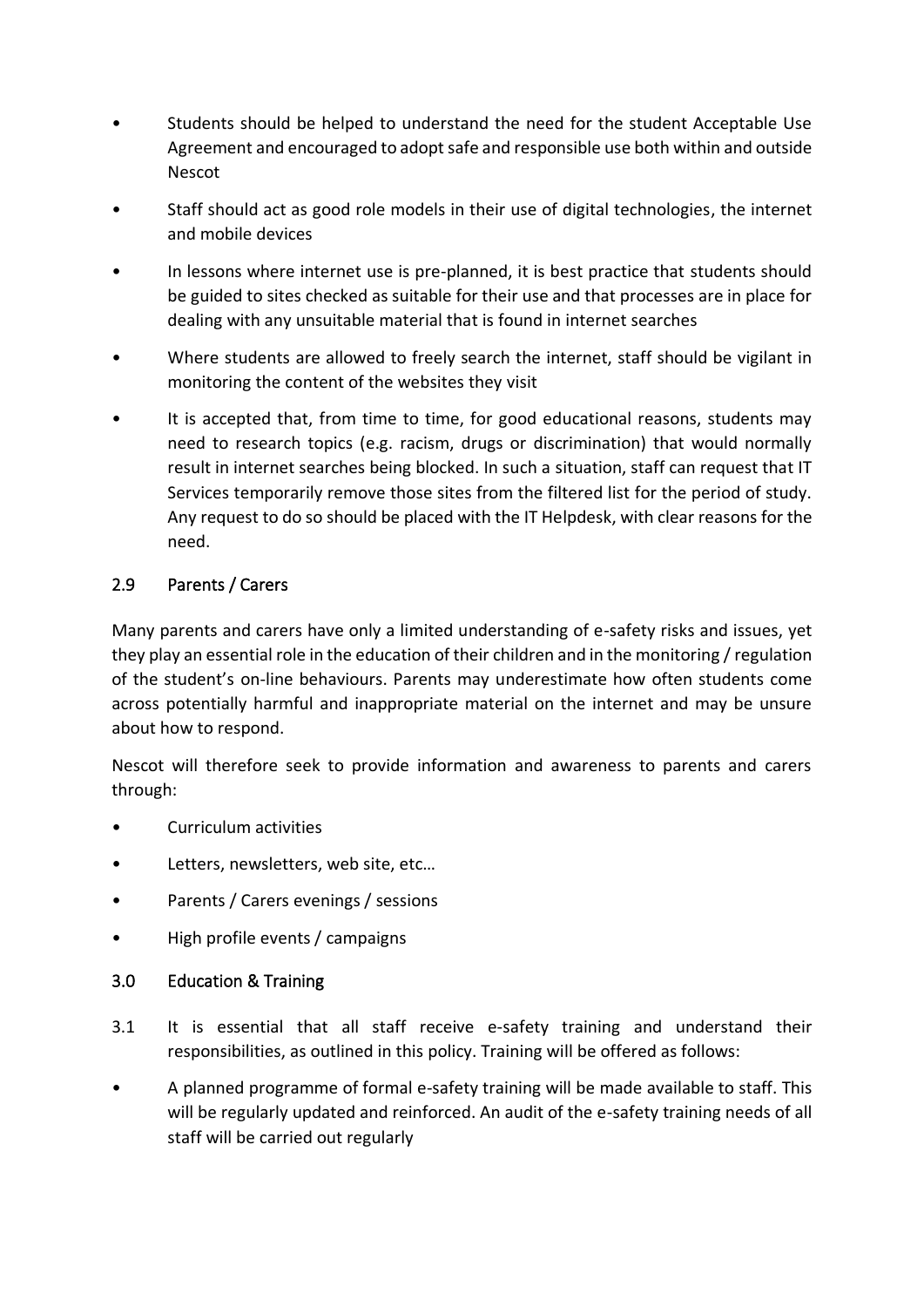- All new staff should receive e-safety training as part of their induction programme, ensuring that they fully understand the college e-safety policy and Acceptable Use Agreements
- The E-Safety Officer will receive regular updates through attendance at external training events
- This E-Safety policy and its updates will be presented to and discussed by staff in staff / team meetings
- The E-Safety Officer will provide advice / guidance / training to individuals as required.

# 4.0 Technical – infrastructure / equipment, filtering and monitoring

4.1 It is the responsibility of the Director of IT Services to carry out all the e-safety measures.

- 4.2 The Director of IT Services will be responsible for ensuring that the college IT infrastructure / network is as safe and secure as is reasonably possible and that policies and procedures approved within this policy are implemented.
- Technical systems will be managed in ways that ensure that Nescot meets recommended technical requirements
- There will be regular reviews and audits of the safety and security of the college technical systems
- Servers, wireless systems and cabling must be securely located and physical access restricted
- All users will have clearly defined access rights to technical systems and devices
- All users will be provided with a username and secure password. The Director of IT Services will keep an up to date record of users and their usernames. Users are responsible for the security of their username and password and will be requested to change their password every six months
- The "master / administrator" passwords for the IT infrastructure must also be made available to the Principal
- The Director of IT Services is responsible for ensuring that software licence logs are accurate and up to date and that regular checks are made to reconcile the number of licences purchased against the number of software installations
- Internet access is filtered for all users and content lists are regularly updated and internet use is logged and regularly monitored
- Nescot technical staff regularly monitor and record the activity of users on the college IT systems and users are made aware of this in the Acceptable Use Agreement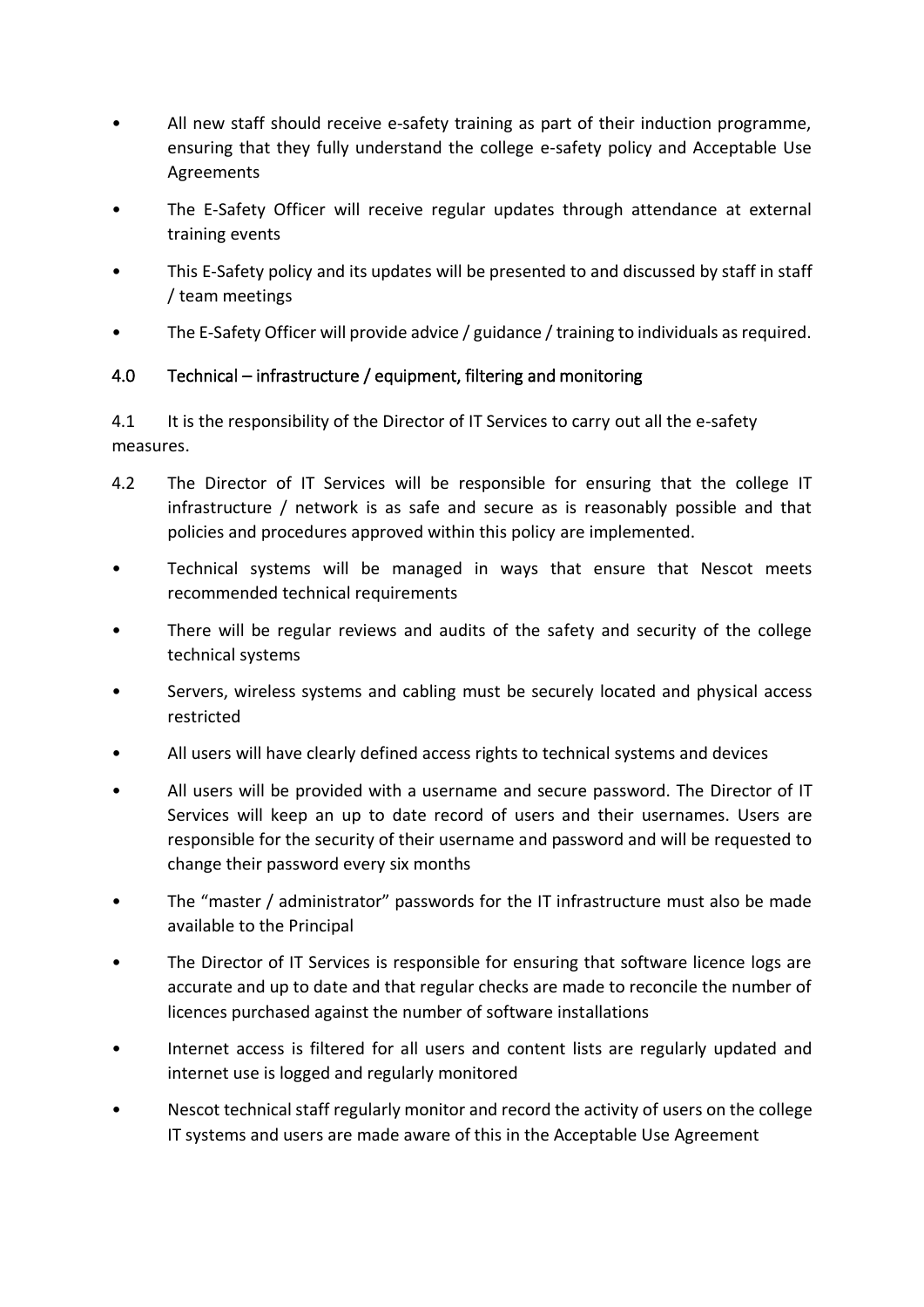- An appropriate system is in place for users to report any actual / potential technical incident / security breach to the IT Help Desk
- Appropriate security measures are in place to protect the servers, firewalls, routers, wireless systems, work stations, mobile devices etc from accidental or malicious attempts which might threaten the security of college systems and data. These are tested regularly. The college infrastructure and individual workstations are protected by up to date virus software.
- An agreed policy is in place for the provision of temporary access of "guests"
- An agreed policy is in place that allows staff to download executable files and installing programmes on college devices
- An agreed policy is in place regarding the use of removable media (eg memory sticks / CDs / DVDs) by users on Nescot devices. Personal data cannot be sent over the internet or taken off site unless safely encrypted or otherwise secured.

#### 5.0 Bring Your Own Device (BYOD)

The educational opportunities offered by mobile technologies are being expanded as a wide range of devices, software and online services become available for teaching and learning, within and beyond the classroom. This has led to the exploration by colleges of users bringing in their own technologies in order to provide a greater freedom of choice and usability. However, there are a number of e-safety considerations for BYOD that need to be reviewed prior to implementing such a policy. Use of BYOD should not introduce vulnerabilities into existing secure environments. Considerations will need to include: levels of secure access, filtering, data protection, storage and transfer of data, mobile device management systems, training, support, acceptable use, auditing and monitoring. This list is not exhaustive and a BYOD policy should be in place and reference made to it within all relevant policies.

- Nescot has a set of clear expectations and responsibilities for all users
- Nescot adheres to the Data Protection Act principles
- All users are provided with and accept the Acceptable Use Agreement
- All network systems are secure and access for users is differentiated
- Where possible these devices will be covered by the college's normal filtering systems, while being used on the premises
- All users will use their username and password and keep this safe
- Mandatory training is undertaken for all staff
- Students receive training and guidance on the use of personal devices
- Regular audits and monitoring of usage will take place to ensure compliance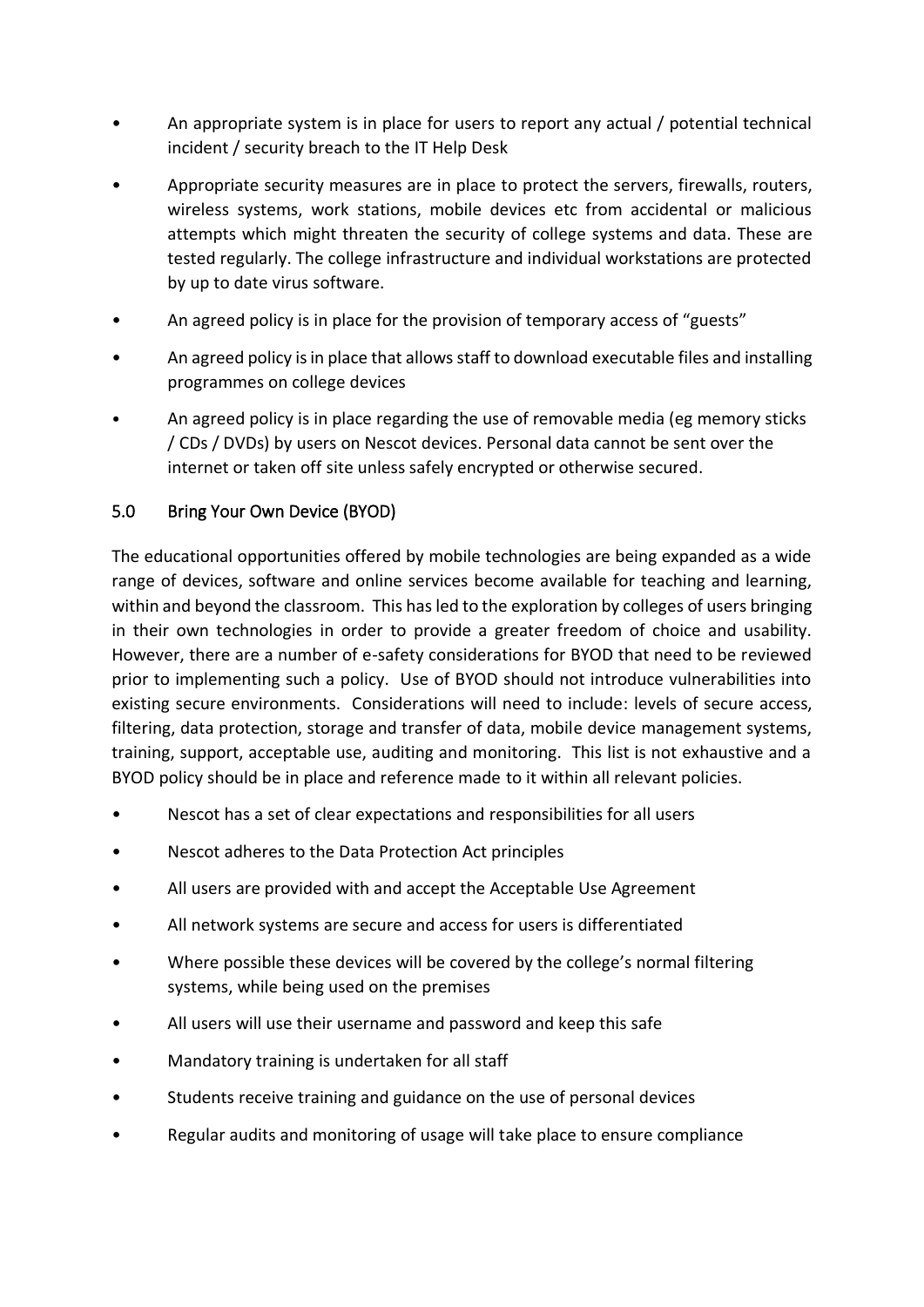• Students and staff must be made aware that their usage while on college premises is monitored to ensure compliance.

#### 6.0 Use of digital and video images

The development of digital imaging technologies has created significant benefits to learning, allowing staff and students instant use of images that they have recorded themselves or downloaded from the internet. However, staff and students need to be aware of the risks associated with publishing digital images on the internet. Such images may provide avenues for cyberbullying to take place. Digital images may remain available on the internet forever and may cause harm or embarrassment to individuals in the short or longer term. It is common for employers to carry out internet searches for information about potential and existing employees. Nescot will inform and educate users about these risks and will implement policies to reduce the likelihood of the potential for harm.

- When using digital images, staff should inform and educate students about the risks associated with the taking, use, sharing, publication and distribution of images. In particular they should recognise the risks attached to publishing their own images on the internet e.g. on social networking sites
- Staff are allowed to take digital / video images to support educational aims, but must follow college policies concerning the sharing, distribution and publication of those images
- Care should be taken when taking digital / video images that students are appropriately dressed and are not participating in activities that might bring the individuals or the college into disrepute
- Students must not take, use, share, publish or distribute images of others without their permission
- Photographs published on the website, or elsewhere, that include students will be selected carefully and will comply with good practice guidance on the use of such images
- Students' full names will not be used anywhere on a website or blog, particularly in association with photographs
- Written permission from parents or carers will be obtained before photographs of students are published on the college website
- Students' work can only be published with the permission of the student and parents or carers.

#### 7.0 Data Protection and GDPR

7.1 Personal data will be recorded, processed, transferred and made available according to the Data Protection Act 1998 which states that personal data must be: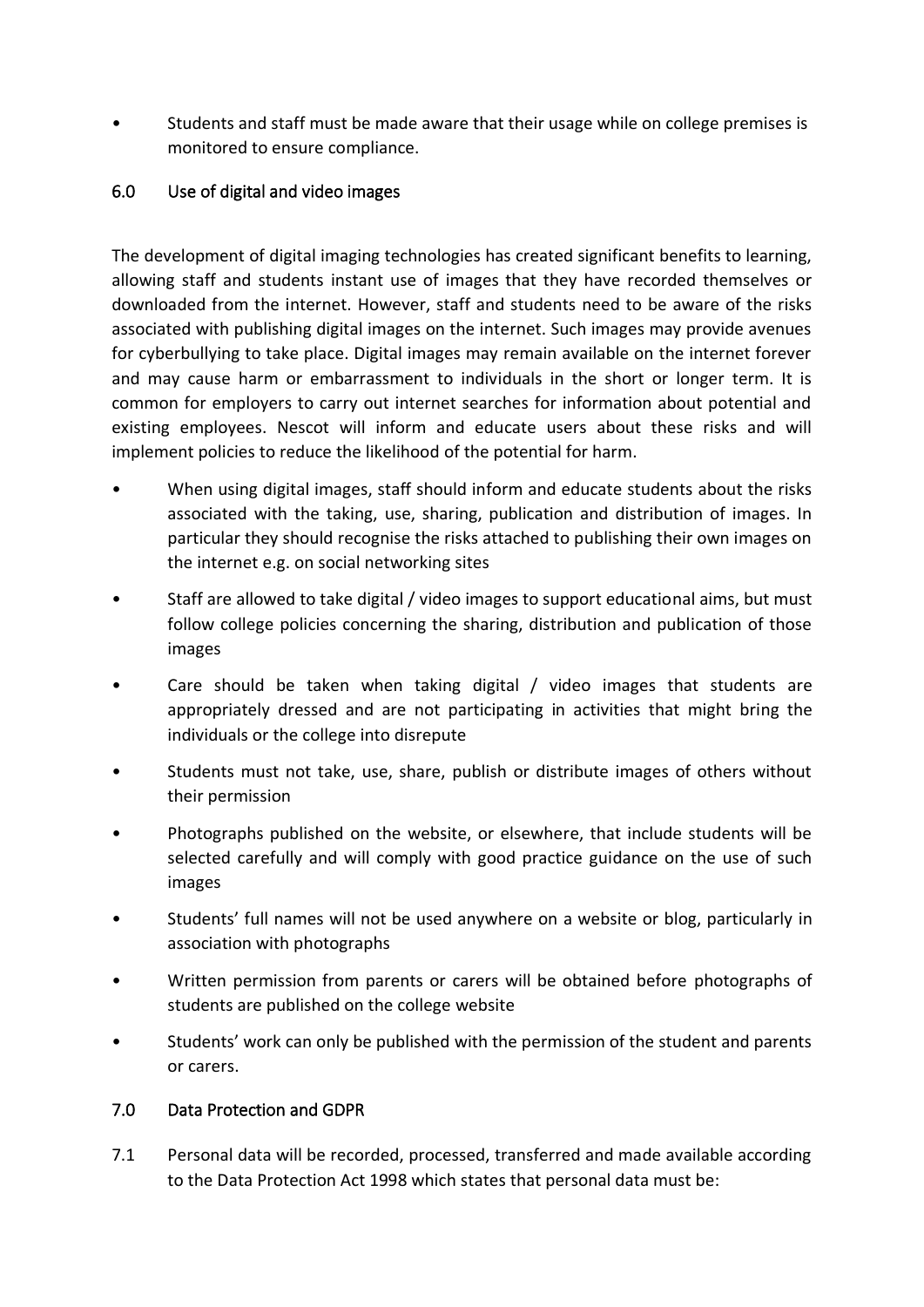- Fairly and lawfully processed
- Processed for limited purposes
- Adequate, relevant and not excessive
- Accurate
- Kept no longer than is necessary
- Processed in accordance with the data subject's rights
- Secure
- Only transferred to others with adequate protection.

#### **7.2 Nescot will ensure that:**

- It will hold the minimum personal data necessary to enable it to perform its function and it will not hold it for longer than necessary for the purposes it was collected for
- Every effort will be made to ensure that data held is accurate, up to date and that inaccuracies are corrected without unnecessary delay
- All personal data will be fairly obtained in accordance with the "Privacy Notice" and lawfully processed in accordance with the "Conditions for Processing"
- It has a Data Protection Policy
- It is registered as a Data Controller for the purposes of the Data Protection Act (DPA)
- Responsible persons are appointed / identified Senior Information Risk Officer (SIRO) and Information Asset Owners (IAOs)
- Risk assessments are carried out
- It has clear and understood arrangements for the security, storage and transfer of personal data
- Data subjects have rights of access and there are clear procedures for this to be obtained
- There are clear and understood policies and routines for the deletion and disposal of data
- There is a policy for reporting, logging, managing and recovering from information risk incidents
- There are clear Data Protection clauses in all contracts where personal data may be passed to third parties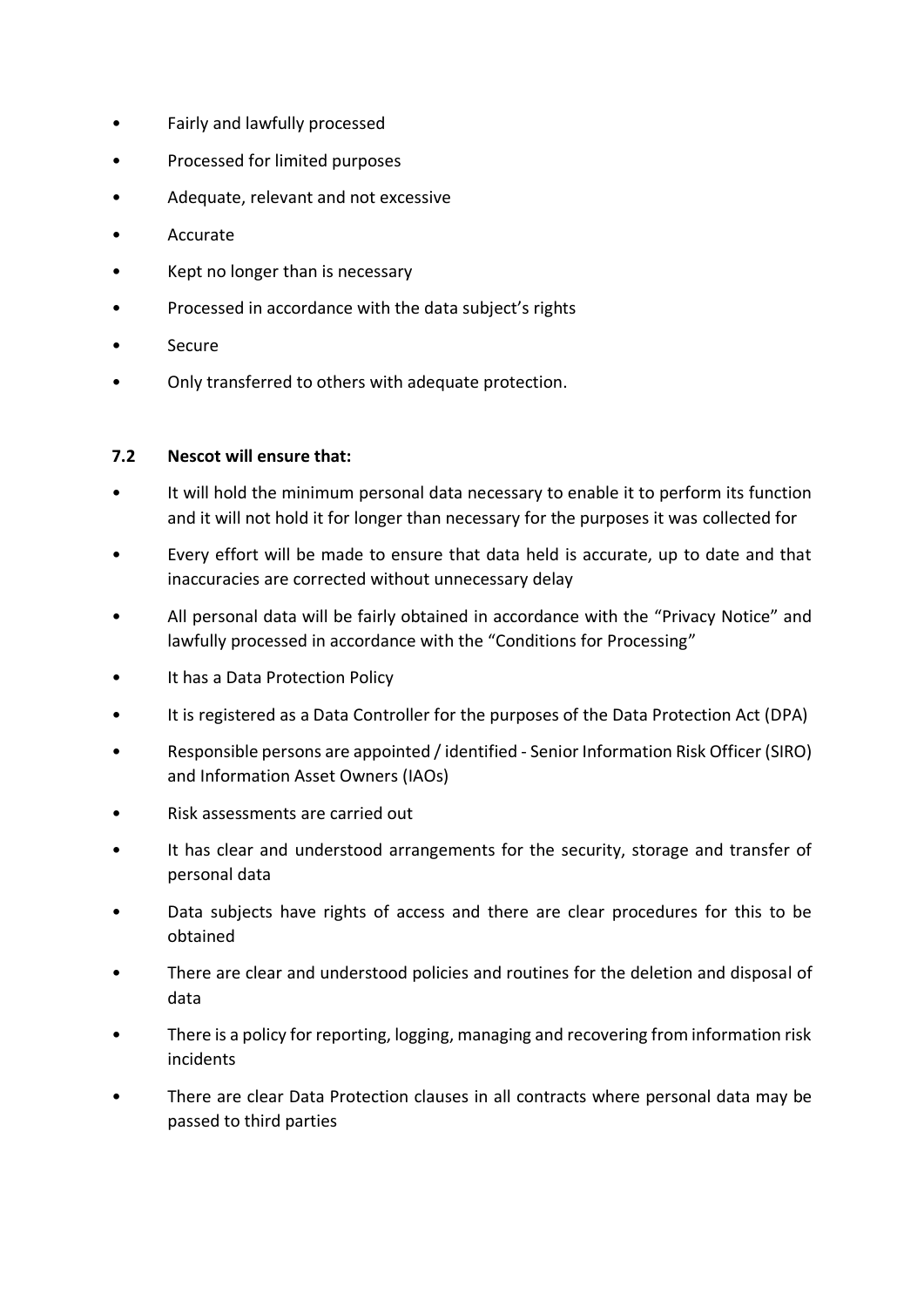• There are clear policies about the use of cloud storage / cloud computing which ensure that such data storage meets the requirements laid down by the Information Commissioner's Office.

#### **7.3 Staff must ensure that they:**

- At all times take care to ensure the safe keeping of personal data, minimising the risk of its loss or misuse
- Use personal data only on secure password protected computers and other devices, ensuring that they are properly "logged-off" at the end of any session in which they are using personal data
- Transfer data using encryption and secure password protected devices.
- 7.4 When personal data is stored on any portable computer system, memory stick or any other removable media:
- The data must be encrypted and password protected
- The device must be password protected (memory sticks / cards and other mobile devices cannot be password protected)
- The device must offer approved virus and malware checking software
- The data must be securely deleted from the device, in line with college policy (below), once it has been transferred or its use is complete
- Staff must adhere to the ICT policy when accessing college network remotely.

# 8.0 Communications

- 8.1 A wide range of rapidly developing communications technologies has the potential to enhance learning. Refer to the Nescot Acceptable Use of Social Media policy for further advice. General principles are outlined below.
- 8.2 When using communication technologies Nescot considers the following as good practice:
- The college email service may be regarded as safe and secure and is monitored. Users should be aware that email communications are monitored. Staff and students should therefore use only the college email service to communicate with others
- Users must immediately report the receipt of any communication that makes them feel uncomfortable, is offensive, discriminatory, threatening or bullying in nature and must not respond to any such communication
- Any digital communication between staff and students must be professional in tone and content. These communications may only take place on official systems. Personal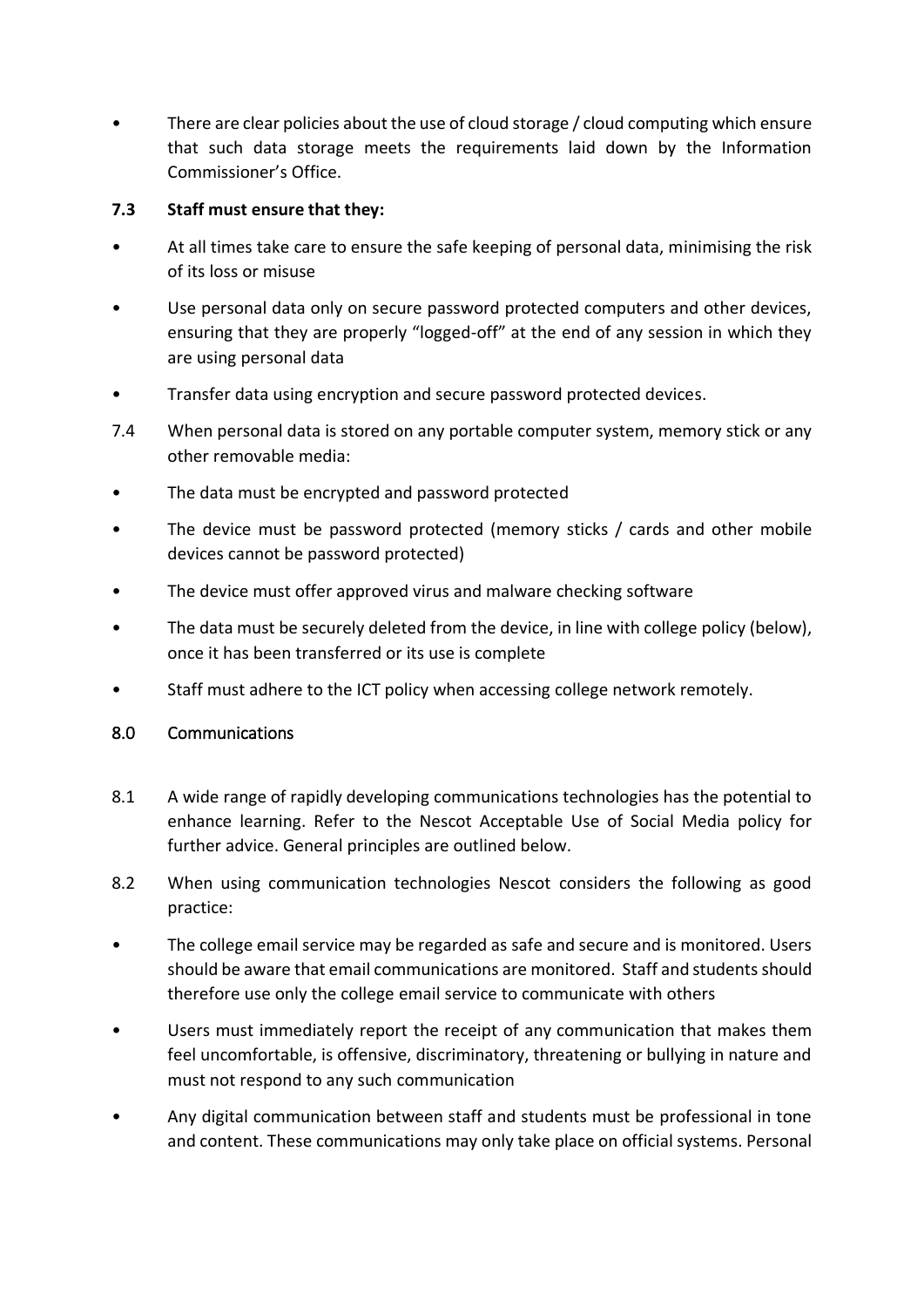email addresses, text messaging or social media must not be used for these communications

- Staff should not give out their personal home or mobile telephone number to students. The college provides mobile phones for educational visits and this number should be given to students / parents.
- Students should be taught about e-safety issues, such as the risks attached to the sharing of personal details. They should also be taught strategies to deal with inappropriate communications and be reminded of the need to communicate appropriately when using digital technologies
- Personal information should not be posted on the college website and only official email addresses should be used to identify members of staff.

#### 9.0 Social Media - Protecting Professional Identity

- 9.1 Please refer to The Acceptable Use of Social Media Policy. General principles are outlined below.
- 9.2 Nescot provides the following measures to ensure reasonable steps are in place to minimise risk of harm to students, staff and the college through limiting access to personal information:
- Training to include: acceptable use; social media risks; checking of settings; data protection; reporting issues
- Clear reporting guidance, including responsibilities, procedures and sanctions
- Risk assessment, including legal risk
- 9.3 Staff should ensure that:
- No reference should be made in social media to students or staff
- They do not engage in online discussion on personal matters relating to members of the college community
- Personal opinions should not be attributed to Nescot

#### 10.0 Unsuitable / Inappropriate Activities

10.1 Nescot considers that the activities referred to in the following section would be inappropriate in a college context and that users, as defined below, should not engage in these activities on site or outside college using college property / networks. The college policy restricts usage as follows: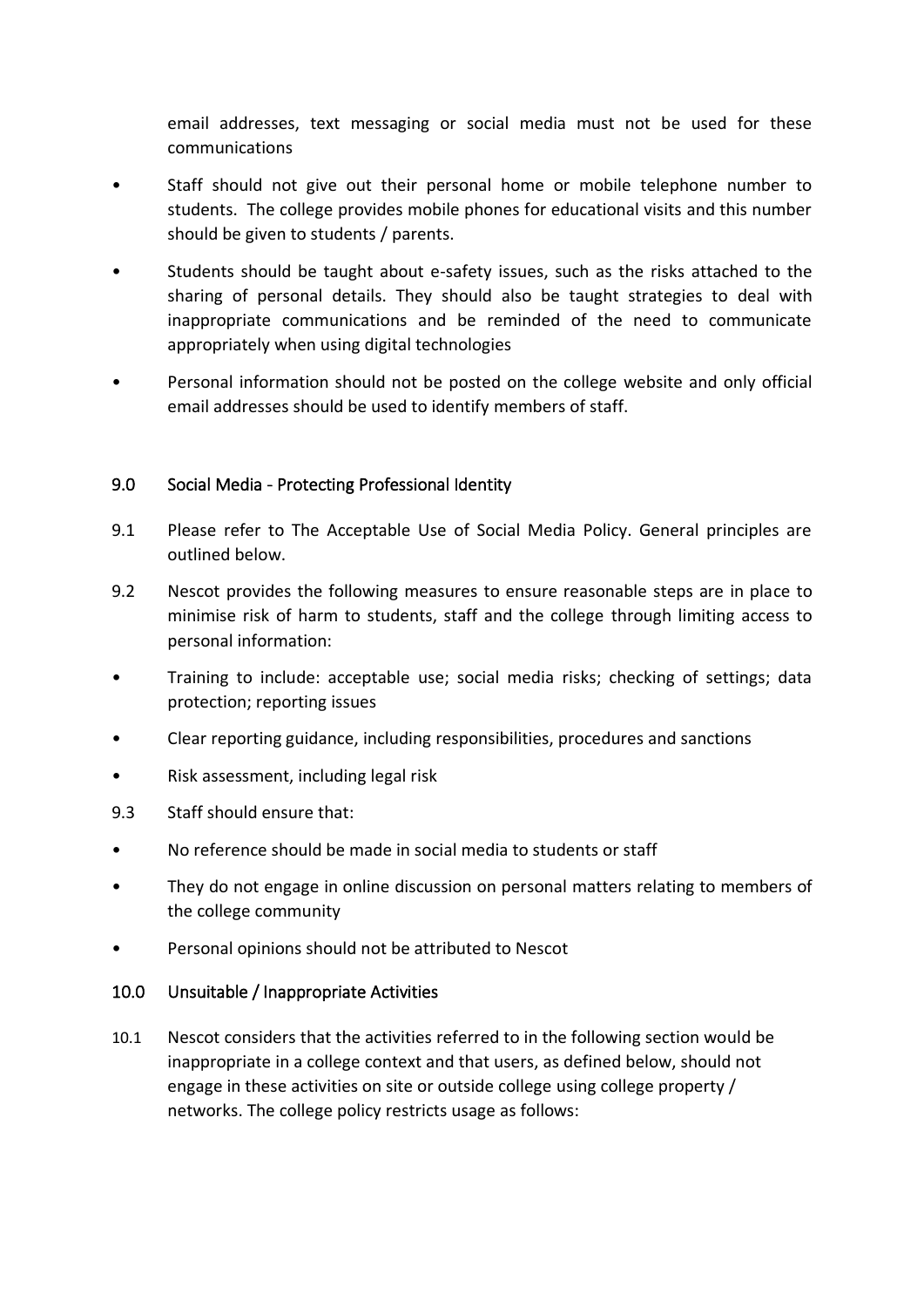- 10.2 Users shall not visit Internet sites, make, post, download, upload, data transfer, communicate or pass on, material, remarks, proposals or comments that contain or relate to:
- Child sexual abuse images
- Grooming, incitement, arrangement or facilitation of sexual acts against
- Youth produced sexual imagery (formally known as sexting)
- Criminally racist material in UK to stir up religious hatred
- Pornography
- Promotion of any kind of discrimination
- Threatening behaviour, including promotion of physical violence or mental harm
- Any other information which may be offensive to colleagues or breaches the integrity of the ethos of Nescot's or brings the college into disrepute
- Using college systems to run a private business
- Using systems, applications, websites or other mechanisms that bypass the filtering or other safeguards employed by the college
- Infringing copyright
- Revealing or publicising confidential or proprietary information (eg financial / personal information, databases, computer / network access codes and passwords)
- Creating or propagating computer viruses or other harmful files
- Unfair usage (downloading / uploading large files that hinders others in their use of the internet)
- On-line gaming other than for educational purposes
- On-line gambling
- On-line shopping / commerce
- File sharing
- Use of social media
- Use of messaging apps
- Use of video broadcasting
- Students and staff must be made aware that their usage while on college premises is monitored to ensure compliance.

#### 11.0 Responding to incidents of misuse

11.1 This guidance is intended for use when staff need to manage incidents that involve the use of online services. It encourages a safe and secure approach to the management of the incident. Incidents might involve illegal or inappropriate activities (see "User Actions" above).

#### **11.2 Illegal Incidents**

If there is any suspicion that the web site(s) concerned may contain child abuse images, or if there is any other suspected illegal activity, refer to E-safety Officer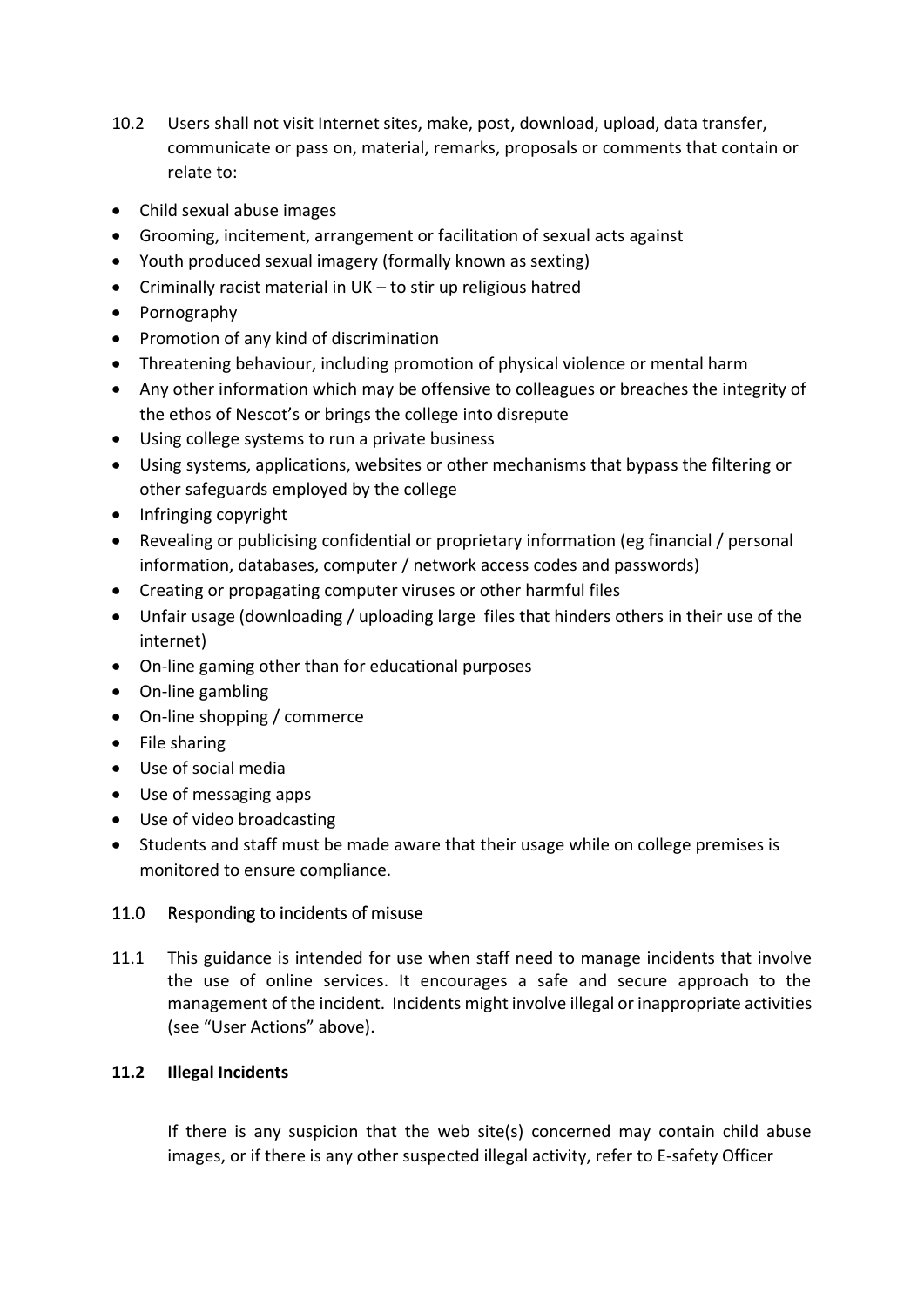#### **11.3 Other Incidents**

It is hoped that all members of the college community will be responsible users of digital technologies. However, there may be times when infringements of the policy could take place, through careless or irresponsible or, very rarely, through deliberate misuse.

In the event of suspicion, all steps in this procedure should be followed:

- Have more than one senior member of staff involved in this process. This is vital to protect individuals if accusations are subsequently reported. Complete E-safety incident log form (Appendix 1)
- Conduct the procedure using a designated computer that will not be used by young people and if necessary can be taken off site by the police should the need arise. Use the same computer for the duration of the procedure.
- It is important to ensure that the relevant staff should have appropriate internet access to conduct the procedure, but also that the sites and content visited are closely monitored and recorded.
- Record the URL of any site containing the alleged misuse and describe the nature of the content causing concern. It may also be necessary to record and store screenshots of the content on the machine being used for investigation. These may be printed, signed and attached to the investigation form. For cases where pornography is involved, do not print the image. Instead, write an account of the photograph.
- Once this has been completed and fully investigated the E-safety Officer will need to judge whether this concern has substance or not. If it does then appropriate action will be required and could include the following:
	- ❑ Internal response or discipline procedures
	- ❑ Involvement of an external agency
	- ❑ Police involvement and/or action
- If content being reviewed includes images of Child abuse then the monitoring should be halted and referred to the Police immediately. Other instances to report to the police would include:
- Incidents of 'grooming' behaviour
- The sending of obscene materials to a child
- Adult material which potentially breaches the Obscene Publications Act
- Youth produced sexual imagery (formally known as sexting)
- Criminally racist material
- Other criminal conduct, activity or materials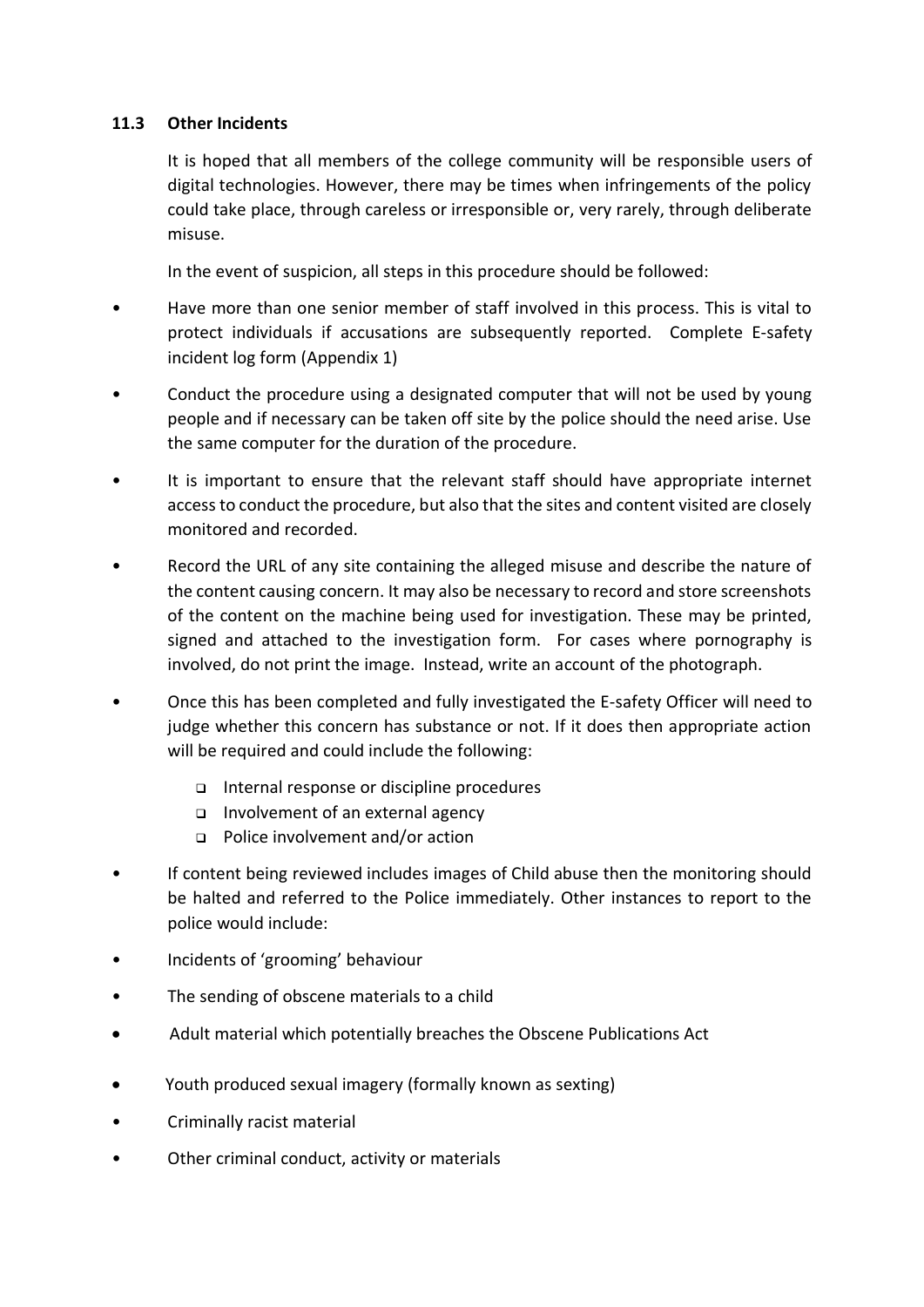- Isolate the computer in question as best you can. Any change to its state may hinder a later police investigation.
- 11.4 It is important that all of the above steps are taken as they will provide an evidence trail for the school / academy and possibly the police and demonstrate that visits to these sites were carried out for child protection purposes. The completed form should be retained by the group for evidence and reference purposes.

# 12.0 College Actions & Sanctions: (see appendix 2)

# 12.1 Students

The following points represent general principles in deciding if any actions or sanctions will be taken. In all cases, refer to the student disciplinary policy in the first instance.

- Deliberately accessing or trying to access material that could be considered illegal (see list in earlier section on unsuitable / inappropriate activities)
- Unauthorised use of non-educational sites during lessons
- Unauthorised use of mobile phone / digital camera / other mobile device
- Unauthorised use of social media / messaging apps / personal email
- Unauthorised downloading or uploading of files
- Allowing others to access the college network by sharing username and passwords
- Attempting to access or accessing the college network, using another student's account
- Attempting to access or accessing the college network, using the account of a member of staff
- Corrupting or destroying the data of other users
- Sending an email, text or message that is regarded as offensive, harassment or of a bullying nature
- Continued infringements of the above, following previous warnings or sanctions
- Actions which could bring the college into disrepute or breach the integrity of the ethos of Nescot
- Using proxy sites or other means to subvert the college's filtering system
- Accidentally accessing offensive or pornographic material and failing to report the incident
- Deliberately accessing or trying to access offensive or pornographic material
- Receipt or transmission of material that infringes the copyright of another person or infringes the Data Protection Act.

# 12.2 Staff

The following points represent general principles in deciding if any actions or sanctions will be taken. In all cases, refer to the staff disciplinary policy in the first instance.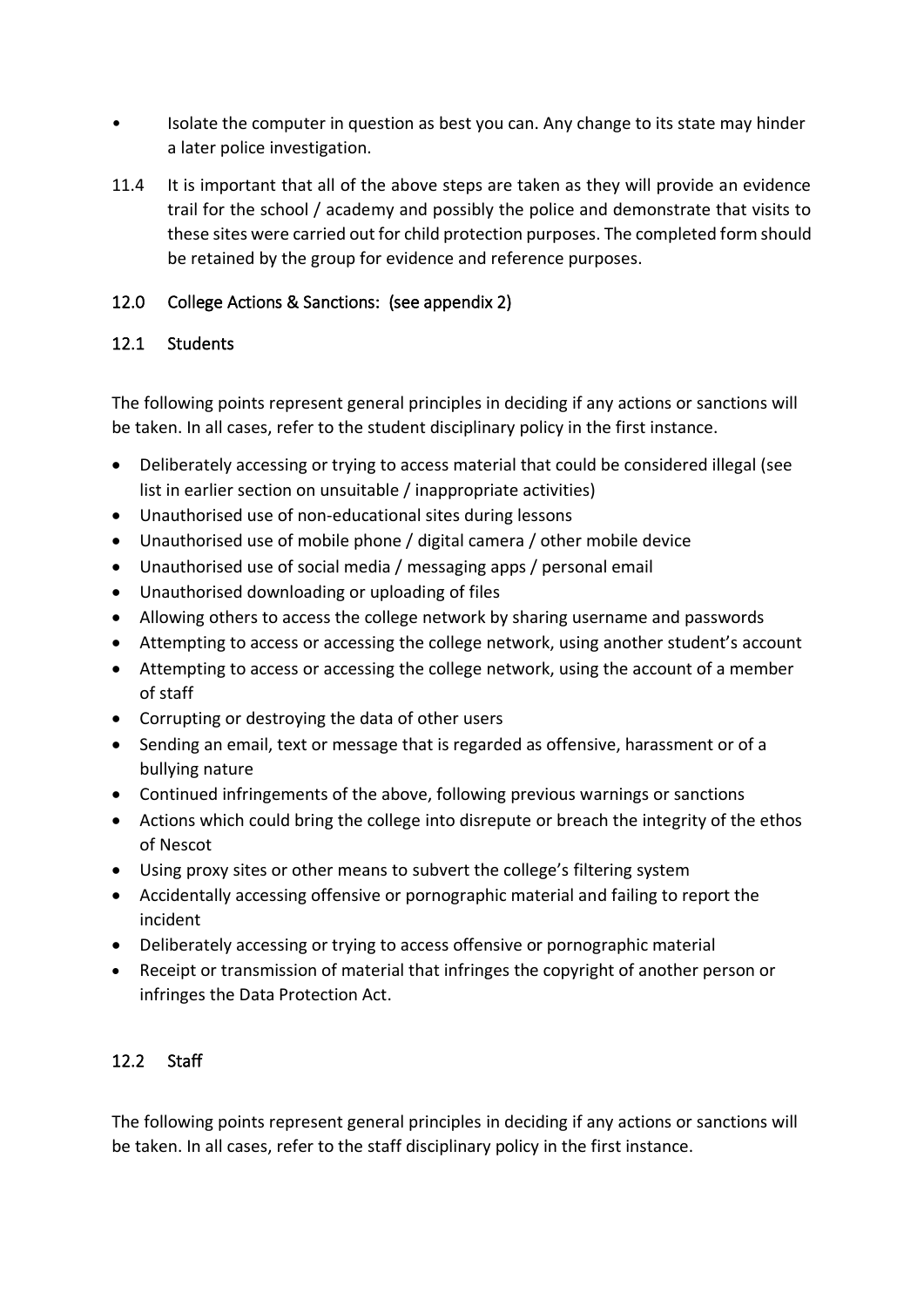- Deliberately accessing or trying to access material that could be considered inappropriate
- Inappropriate personal use of the internet / social media / personal email
- Unauthorised downloading or uploading of files
- Allowing others to access school network by sharing username and passwords or attempting to access or accessing the school network, using another person's account
- Careless use of personal data e.g. holding or transferring data in an insecure manner
- Deliberate actions to breach data protection or network security rules
- Corrupting or destroying the data of other users or causing deliberate damage to hardware or software
- Sending an email, text or message that is regarded as offensive, harassment or of a bullying nature
- Using personal email / social networking / instant messaging / text messaging to carrying out digital communications with students
- Actions which could compromise the staff member's professional standing
- Actions which could bring the college into disrepute or breach the integrity of the ethos of the college
- Using proxy sites or other means to subvert the college's filtering system
- Accidentally accessing offensive or pornographic material and failing to report the incident
- Deliberately accessing or trying to access offensive or pornographic material
- Breaching copyright or licensing regulations
- Continued infringements of the above, following previous warnings or sanctions

# 13.0 Development / Monitoring / Review of this Policy

# 13.1 This E-Safety Policy has been developed by:

- Designated Safeguarding Lead
- Director of Personal Development, Behaviour & Welfare (E-safety Officer)
- Director of IT Services

# 13.2 The implementation of this E-Safety Policy will be monitored by the following:

- Designated Safeguarding Lead
- Director of Personal Development, Behaviour & Welfare (E-safety Officer)
- Director of IT Services
- 13.3 The E-Safety Policy will be reviewed annually, or more regularly in the light of any significant new developments in the use of the technologies, new threats to e-safety or incidents that have taken place.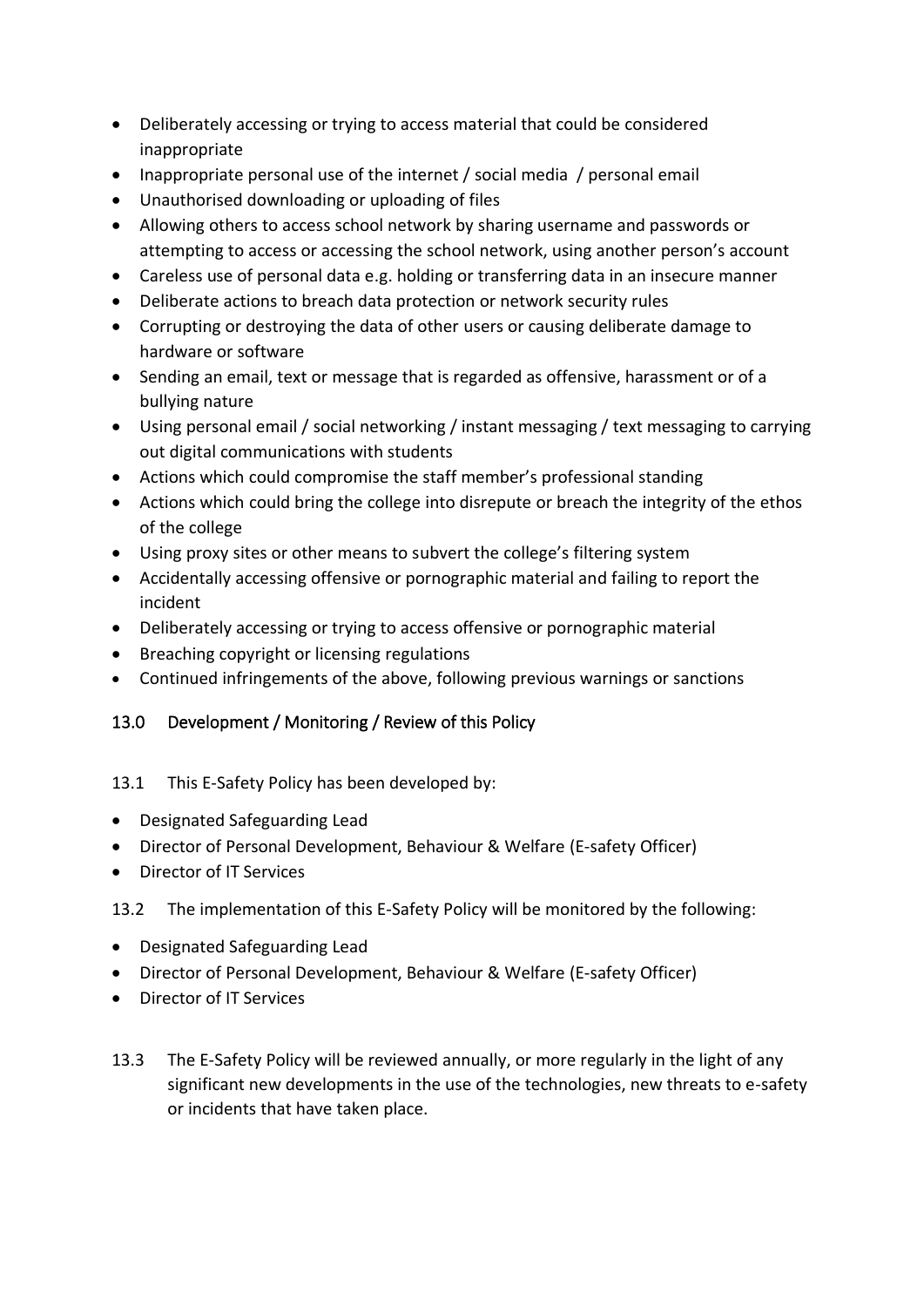- 13.4 The Senior Management Team will receive a report on the implementation of the E-Safety Policy (which will include anonymous details of e-safety incidents) on a weekly basis.
- 13.5 Nescot will monitor the impact of the policy using:
- Logs of reported incidents
- Monitoring logs of internet activity (including sites visited)
- Internal monitoring data for network activity

Appendix 1

# **NESCOT E-safety incident log**

| Name and contact       |  |
|------------------------|--|
| details of person      |  |
| reporting incident     |  |
|                        |  |
|                        |  |
| Name and contact       |  |
| details of person      |  |
| investigating incident |  |
|                        |  |
| Date and time of       |  |
| incident               |  |
| Details of incident    |  |
|                        |  |
|                        |  |
|                        |  |
|                        |  |
|                        |  |
|                        |  |
| Where did the          |  |
| incident occur         |  |
|                        |  |
| Date and time of       |  |
| reporting incident     |  |
| Names and contact      |  |
| details of those       |  |
| involved               |  |
|                        |  |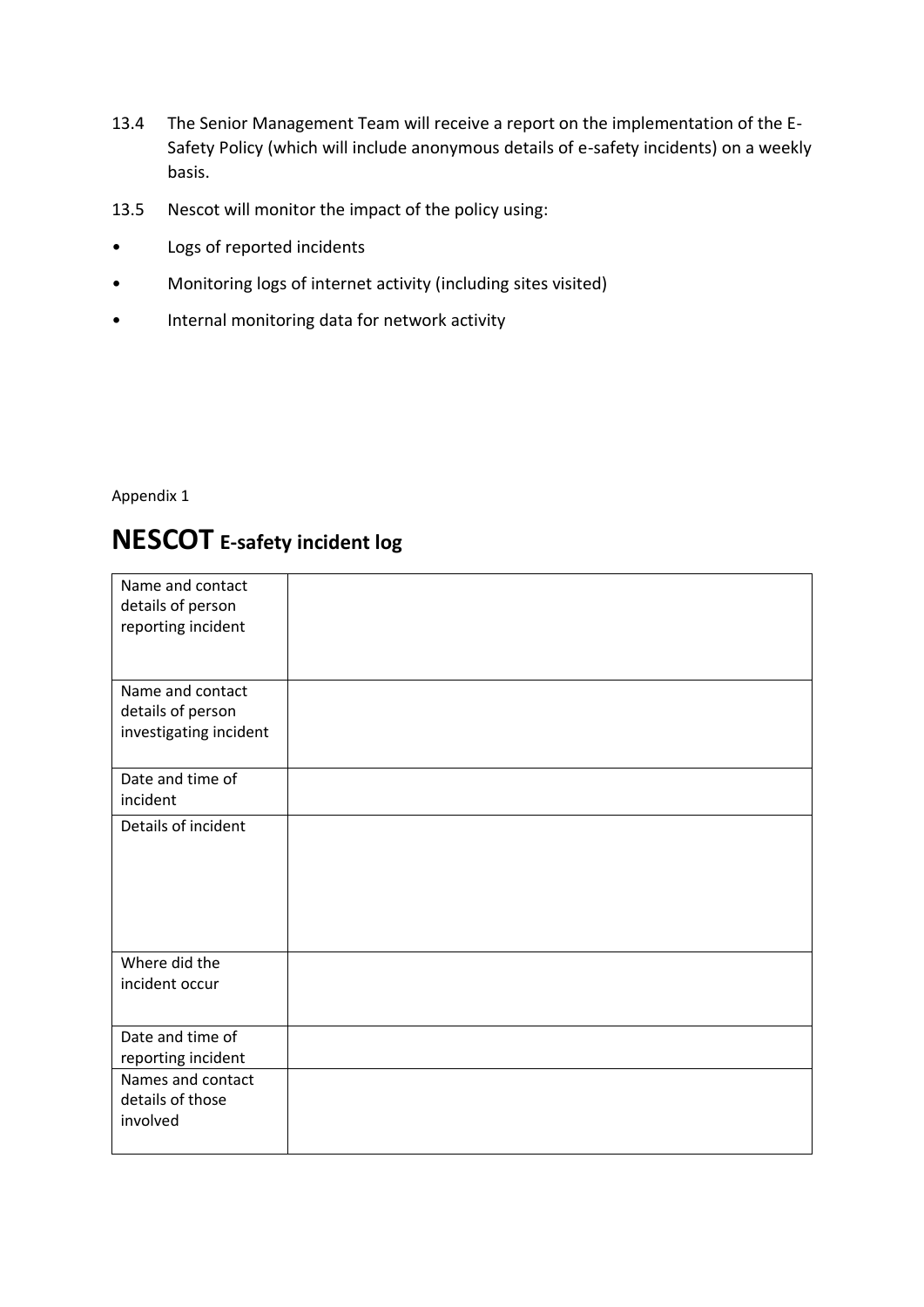| Classification of type<br>of incident<br>Details of any<br>attachments /<br>evidence | bullying or harassment<br>online bullying or harassment (cyberbullying)<br>sexting (self-taken indecent imagery)<br>deliberately bypassing security or access<br>hacking or virus propagation<br>racist, sexist, homophobic religious hate material<br>terrorist material<br>other (please specify)                              |  |
|--------------------------------------------------------------------------------------|----------------------------------------------------------------------------------------------------------------------------------------------------------------------------------------------------------------------------------------------------------------------------------------------------------------------------------|--|
| Did the incident<br>involve material being                                           | created<br>viewed<br>printed<br>shown to other<br>transmitted to others<br>distributed                                                                                                                                                                                                                                           |  |
| Could this incident be<br>considered as                                              | harassment<br>grooming<br>cyberbullying<br>sexting (self-taken indecent imagery)<br>breach of AUP<br>other (please specify)                                                                                                                                                                                                      |  |
| Action taken                                                                         | staff<br>incident reported to Head of College /senior manager<br>advice sought from children's social care<br>incident reported to police<br>incident reported to CEOP<br>incident reported to Internet Watch Foundation<br>incident reported to IT<br>disciplinary action to be taken<br>e-safety policy to be reviewed/amended |  |
| Action taken                                                                         | student<br>incident reported to member of staff (specify)<br>incident reported to social networking site<br>incident reported to IT<br>student's parents informed<br>disciplinary action taken<br>student debriefed<br>e-safety policy to be reviewed/amended                                                                    |  |
| Outcome of incident/ investigation                                                   |                                                                                                                                                                                                                                                                                                                                  |  |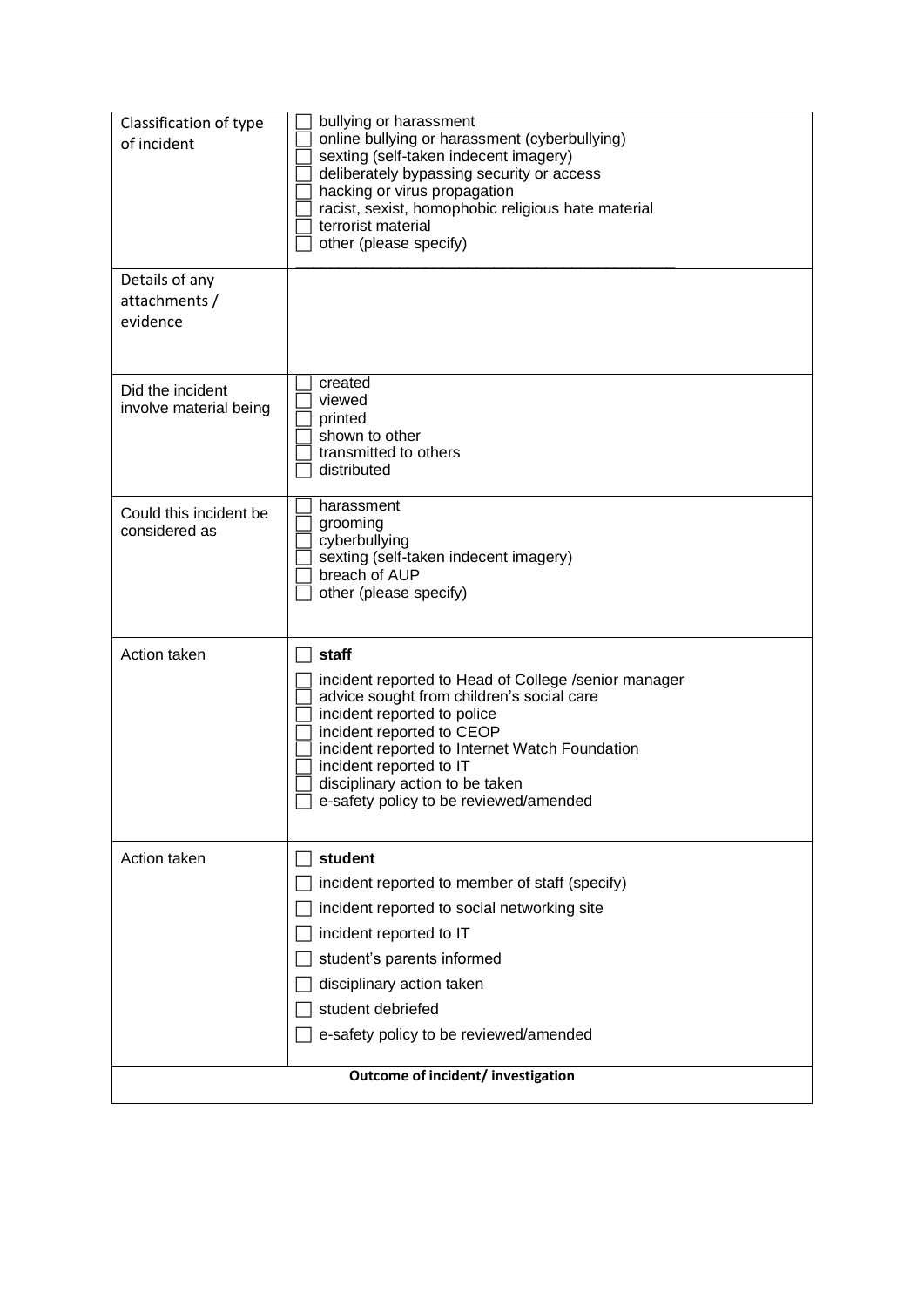| Children's social<br>care                                                          |                        |
|------------------------------------------------------------------------------------|------------------------|
| Police/CEOP                                                                        |                        |
| Organisation                                                                       |                        |
| Individual (staff<br>member/student)                                               |                        |
| Other (HR/legal etc)                                                               |                        |
|                                                                                    | Learning from the case |
| Date and people<br>involved in reviewing<br>the case and making<br>recommendations |                        |
| Key learning point 1                                                               |                        |
| Key learning point 2                                                               |                        |
| Key learning point 3                                                               |                        |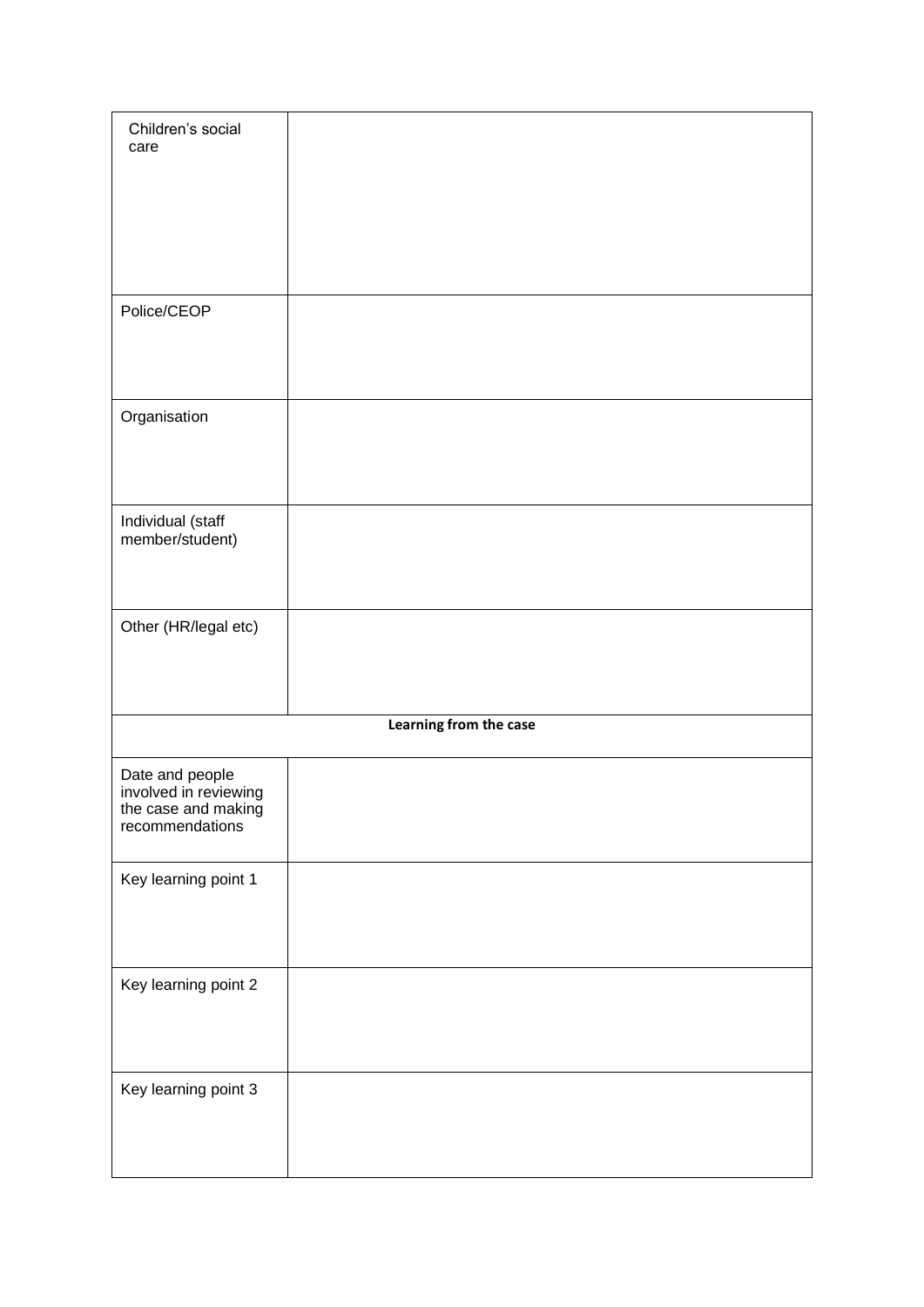| Recommendations and timescales to implement |  |  |
|---------------------------------------------|--|--|
| Recommendation 1                            |  |  |
| Recommendation 2                            |  |  |
| Recommendation 3                            |  |  |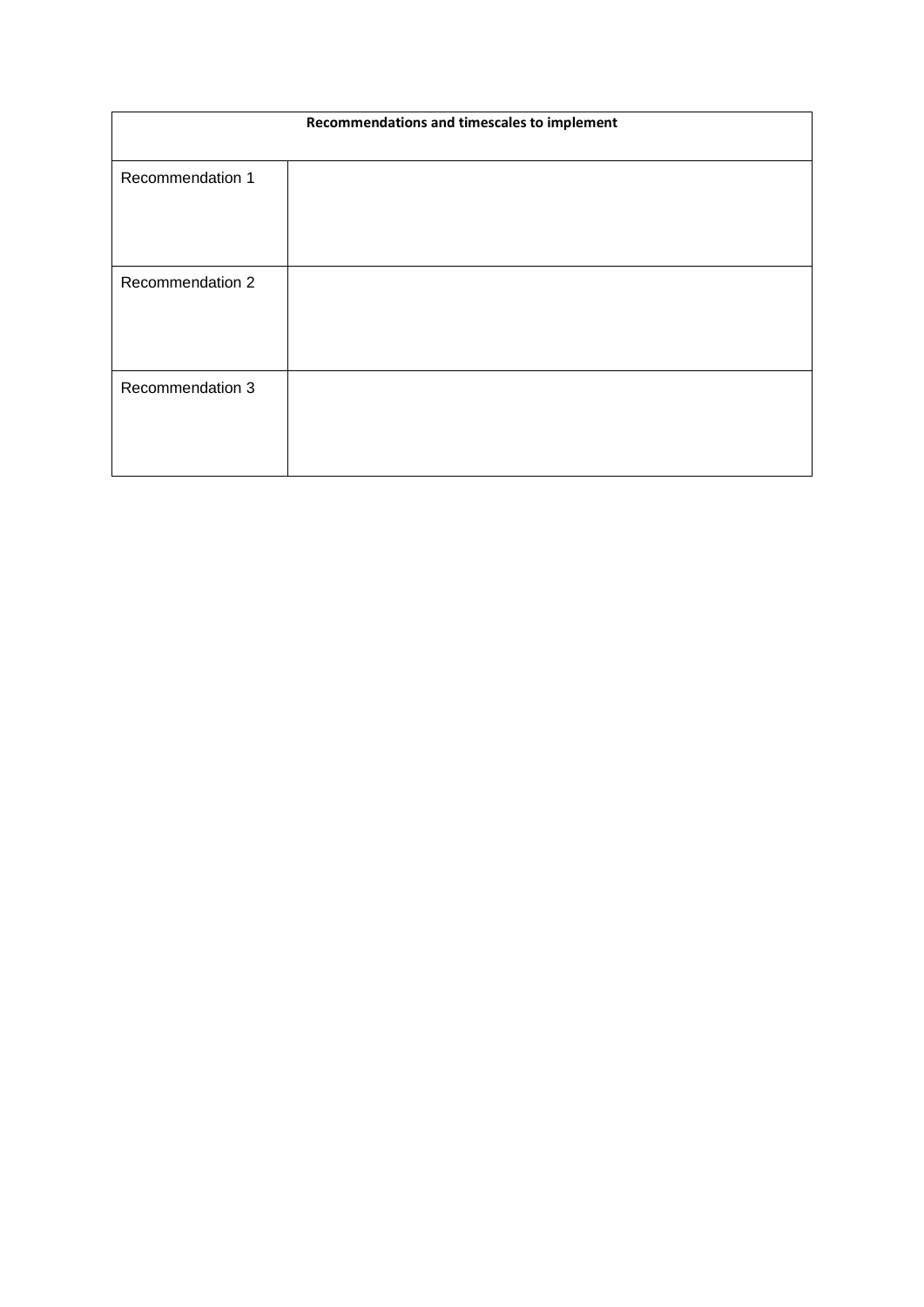#### Appendix 2



# **Reporting E-Safety Concerns**